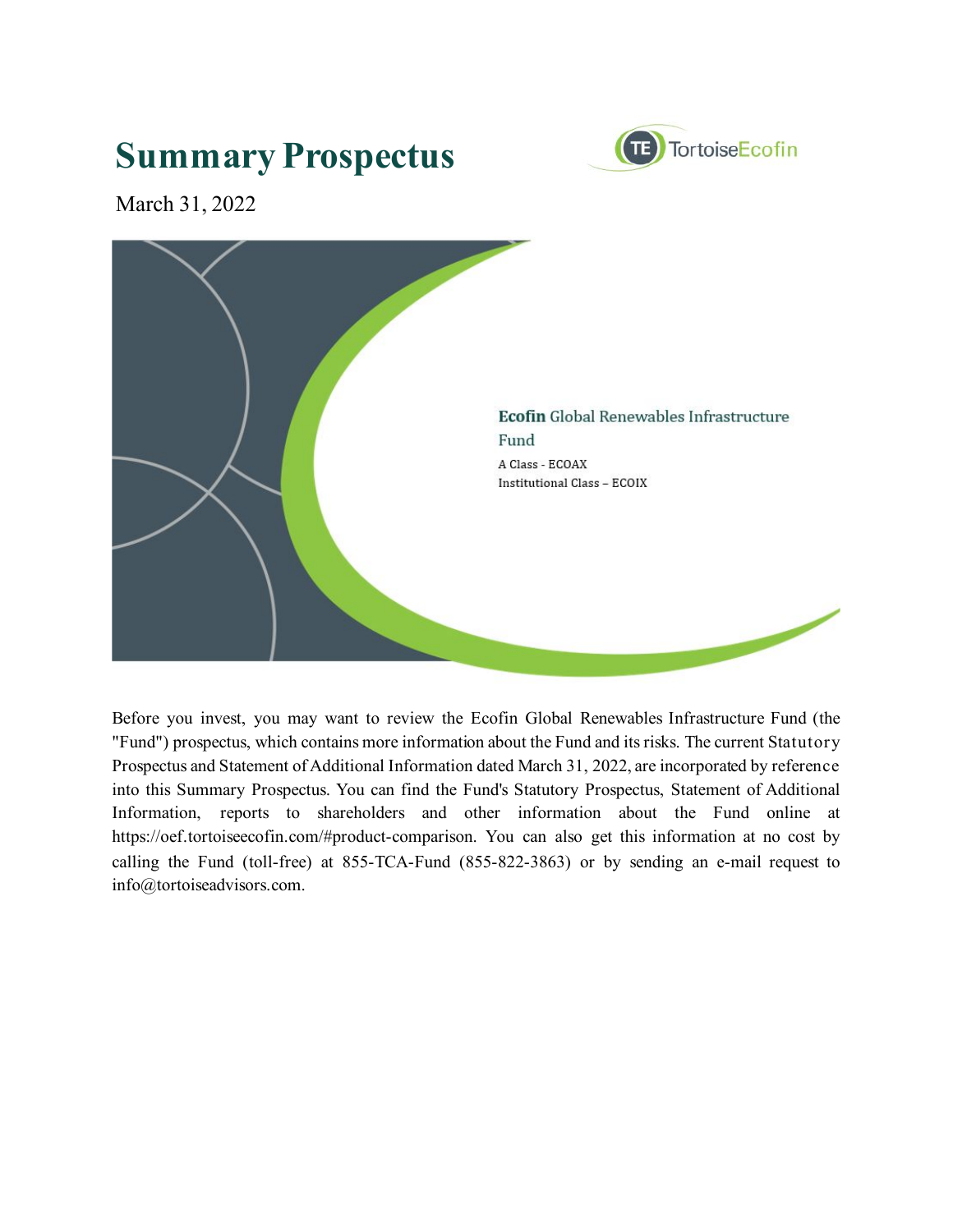## **Investment Objective**

The investment objective of the Fund is to generate long-term total return derived principally from a combination of capital appreciation and income over time.

#### **Fees and Expenses of the Fund**

This table describes the fees and expenses that you may pay if you buy, hold and sell shares of the Fund. You may be required to pay brokerage commissions on your purchases and sales of Institutional Class shares of the Fund from a financial intermediary, which are not reflected in this table. You may qualify for sales charge discounts if you and your family invest, or agree to invest in the future, at least \$50,000 in the Fund. Sales loads and waivers may vary by financial intermediary. For more information on specific financial intermediary sales loads and waivers, see Appendix A to the statutory Prospectus. More information about these and other discounts is available from your financial professional and in the "Shareholder Information - Class Descriptions" section of the Fund's Statutory Prospectus on page 132.

| <b>Shareholder Fees</b>                                                                                                                             |                     |                            |
|-----------------------------------------------------------------------------------------------------------------------------------------------------|---------------------|----------------------------|
| <i>(fees paid directly from your investment)</i>                                                                                                    | <b>A</b> Class      | <b>Institutional Class</b> |
| Maximum Front-End Sales Charge (Load) Imposed on<br>Purchases (as a percentage of the offering price)                                               | 5.50%               | None                       |
| Maximum Deferred Sales Charge (Load)<br>(as a percentage of initial investment or the value of the<br>investment a tredemption, whichever is lower) | None <sup>(1)</sup> | None                       |
| Redemption Fee                                                                                                                                      | None                | None                       |
| <b>Annual Fund Operating Expenses</b>                                                                                                               |                     |                            |
| (expenses that you pay each year as a percentage of the value of<br>your investment)                                                                | <b>A</b> Class      | <b>Institutional Class</b> |
| Management Fees                                                                                                                                     | $0.75\%$            | $0.75\%$                   |
| Distribution and Service (Rule 12b-1) Fees                                                                                                          | $0.25\%$            | $0.00\%$                   |
| Other Expenses                                                                                                                                      | 0.21%               | 0.21%                      |
| Total Annual Fund Operating Expenses                                                                                                                | 1.21%               | 0.96%                      |
|                                                                                                                                                     |                     |                            |

(1) No sales charge is payable at the time of purchase on investments of \$1 million or more, although the Fund may impose a Contingent Deferred Sales Charge ("CDSC") of 1.00% on certain redemptions. If imposed, the CDSC applies to redemptions made within 12 months of purchase and will be assessed on an amount equal to the lesser of the initial value o f the shares redeemed and the value of shares redeemed at the time of redemption.

## **Example**

This Example is intended to help you compare the costs of investing in the Fund with the cost of investing in other mutual funds. The Example assumes that you invest \$10,000 in the Fund for the time periods indicated and then redeem all of your shares at the end of those periods. The Example also assumes that your investment has a 5% return each year and that the Fund's operating expenses remain the same. You may be required to pay brokerage commissions on your purchases and sales of Institutional Class shares of the Fund from a financial intermediary, which are not reflected in the example. Although your actual costs may be higher or lower, based on these assumptions, your costs would be:

|                            | <b>One Year</b> | <b>Three Years</b> | <b>Five Years</b> | <b>Ten Years</b> |
|----------------------------|-----------------|--------------------|-------------------|------------------|
| <b>A Class</b>             | \$667           | \$913              | \$1,178           | \$1,935          |
| <b>Institutional Class</b> | \$98            | \$306              | \$531             | \$1,178          |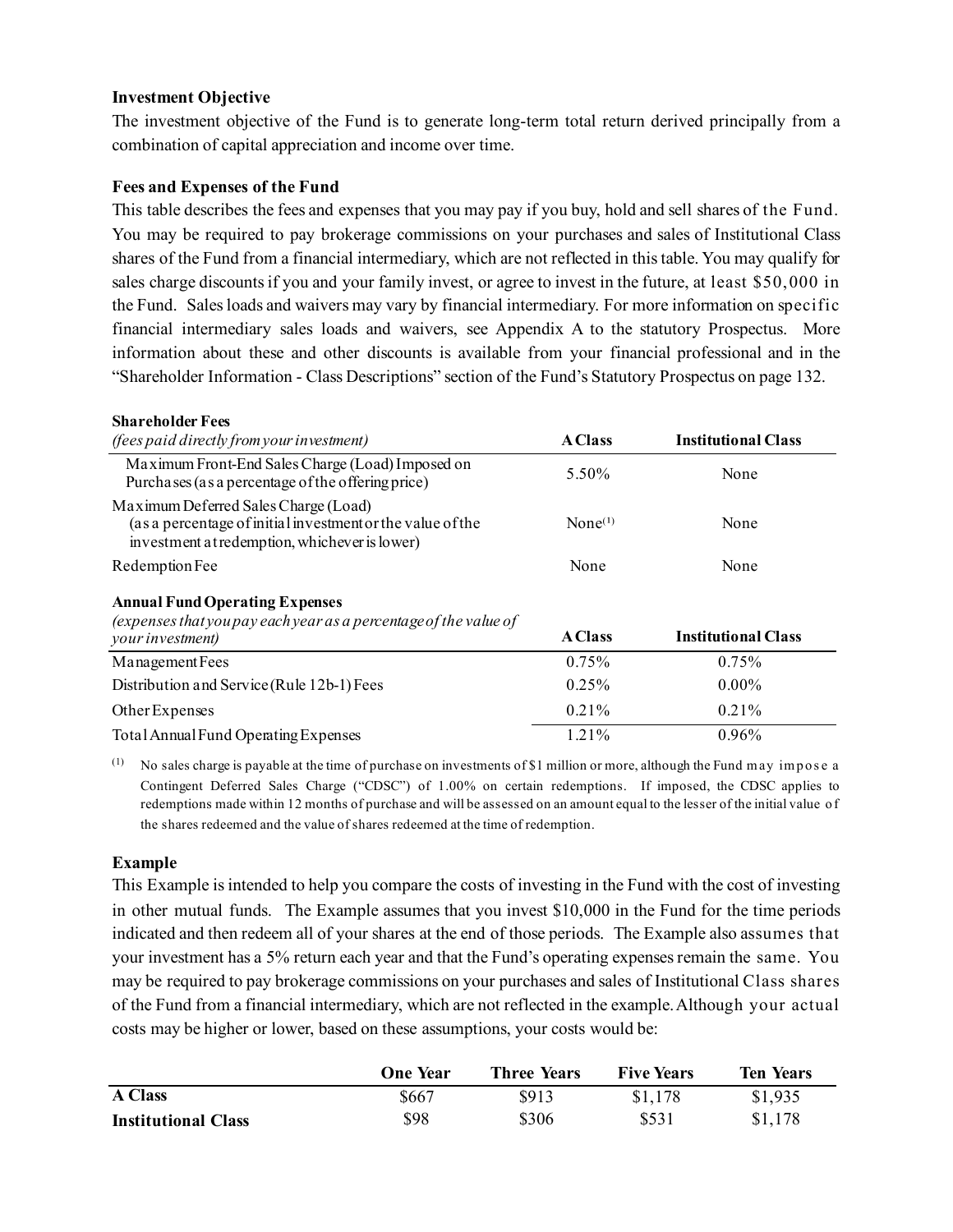## **Portfolio Turnover**

The Fund pays transaction costs, such as commissions, when it buys and sells securities (or "turns over" its portfolio). A higher portfolio turnover rate may indicate higher transaction costs and may result in higher taxes when Fund shares are held in a taxable account. These costs, which are not reflected in the annual fund operating expenses or in the Example, affect the Fund's performance. The Fund's portfolio turnover for the fiscal year ended November 30, 2021 was 41%.

## **Principal Investment Strategies**

Under normal circumstances, the Fund will principally focus its investment activities in equity securities of companies who are developers, owners and operators, in full or in part, of renewable electricity technology plants and systems, and related infrastructure investments. The Fund will typically emphasize those companies achieving measurable improvements in overall emissions, as defined as those gases and particles that are exhausted into the air as a result of fuel combustion-related activities ("Emissions"), relative to their market peers. The Fund's investments in equity securities may include investments in other investment companies, real estate investment trusts ("REITs"), foreign investment funds, preferred stocks, rights, warrants, convertible securities, and initial public offerings. The Fund will be invested in a range of both developed and non-developed markets, commensurate with its investment criteria. The Fund considers non-developed market countries to be those countries defined as such by the MSCI Market Classification Framework.

The Fund will invest at least 80% of its total assets in equity securities of renewable infrastructure companies, which consist of companies deriving at least 50% of revenues from activities in power generation, transmission, distribution, storage and ancillary or related services ("Renewable Infrastructure Universe"). Such companies invest in renewable generation or other net-zero carbon and related services, and/or contribute to reducing Emissions. These include, but are not limited to, those companies involved with owning solar, wind, hydro-electric, biomass, waste-to-energy and large-scale battery storage assets, as well as transmission and distribution assets related to delivering electricity, including renewable energy.

The Renewable Infrastructure Universe is a global investment universe that includes companies mainly based in North America, Europe and Asia, but also includes companies in other regions to a lesser extent. Under normal market conditions, the Fund will invest at least 40% of its total assets in foreign securities, which Ecofin Advisors Limited, the investment sub-adviser to the Fund (the "Sub-Adviser" or "Ecofin"), considers to be companies organized outside of the United States, whose principal listing exchange is outside the United States, or who derive a significant portion of their revenue or profits outside the United States.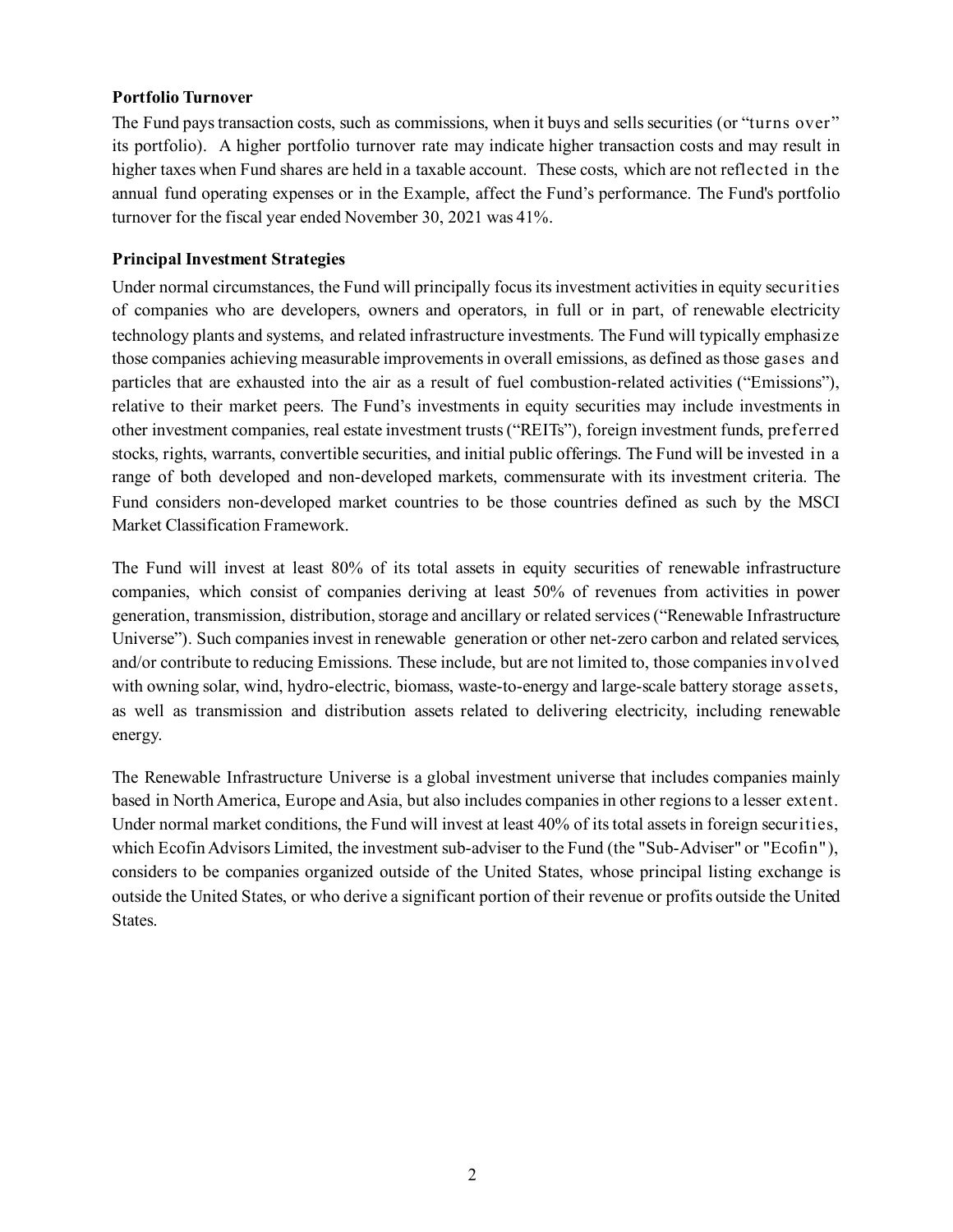The Fund's investments in foreign securities may also include American Depositary Receipts ("ADR"s) and investments in non-developed market securities. The Fund may invest up to 20% of its total assets in securities of companies located in non-developed markets. The Renewable Infrastructure Universe includes a broad range of companies, ranging from small market capitalization companies to large market capitalization companies, with assets located throughout the world. The Fund may invest in companies of all market capitalizations. The Fund's investment in securities of companies in the Renewable Infrastructure Universe may include illiquid securities. The Fund will concentrate in industries represented by infrastructure companies. The Fund is a non-diversified fund.

The Fund may invest up to 15% of its total assets in debt securities, including but not limited to debt securities issued or guaranteed by the U.S. government or government-related entities. The Fund may also invest in derivatives which are financial contracts whose values depend on, or are derived from, the values of underlying assets, reference rates, or indices. To manage risk, seek particular portfolio exposure as a substitute for a comparable market position in the underlying exposure, and/or to enhance return (including through the use of leverage), the Fund may invest in derivatives including options, futures, swap contracts and combinations of these instruments. The Fund may invest in futures, options and swap contracts on equity and debt securities, equity and debt indices and commodities ("Commodity Interests") (i) with aggregate net notional value of up to 100% of the Fund's net assets, or (ii) for which the initial margin and premiums do not exceed 5% of its net assets, in each case excluding bona fide hedging transactions.

The Sub-Adviser will seek to utilize a combined investment approach, incorporating a relatively broad exposure to the Renewable Infrastructure Universe, with targeted active weights towards those investments that the Sub-Adviser believes offer attractive risk-adjusted intrinsic value. These active weights can change over time, relative to changes in corporate strategy, share prices, regulatory changes or other factors such as, but not limited to, balance sheet and liquidity considerations, ESG risk considerations, project success or jurisdictional policy issues. The Sub-Adviser incorporates environmental, social and governance ("ESG") risk factors into its security selection and portfolio construction. ESG risk considerations include, but are not limited to, the Sub-Adviser evaluating specific environmental factors of a company's policy towards carbon and potentially other emissions. From a social perspective, the Sub-Adviser analyzes potential portfolio companies' metrics such as, but not limited to, the percent of women employed by the company, the existence of an equal opportunity policy, whether the company is a signatory to the UN Global Compact and also seeks to measure and create a positive improvement regarding abatement of other harmful emissions including PM2.5 which disproportionately affects some impoverished communities. In terms of governance, the Sub-Adviser incorporates an analysis of the company's board composition such as the percent of independent directors and may also assess protection of minority interests. The Sub-Adviser analyzes these factors with a preference for positive and improving trends when considering individual stocks for purchase in the portfolio.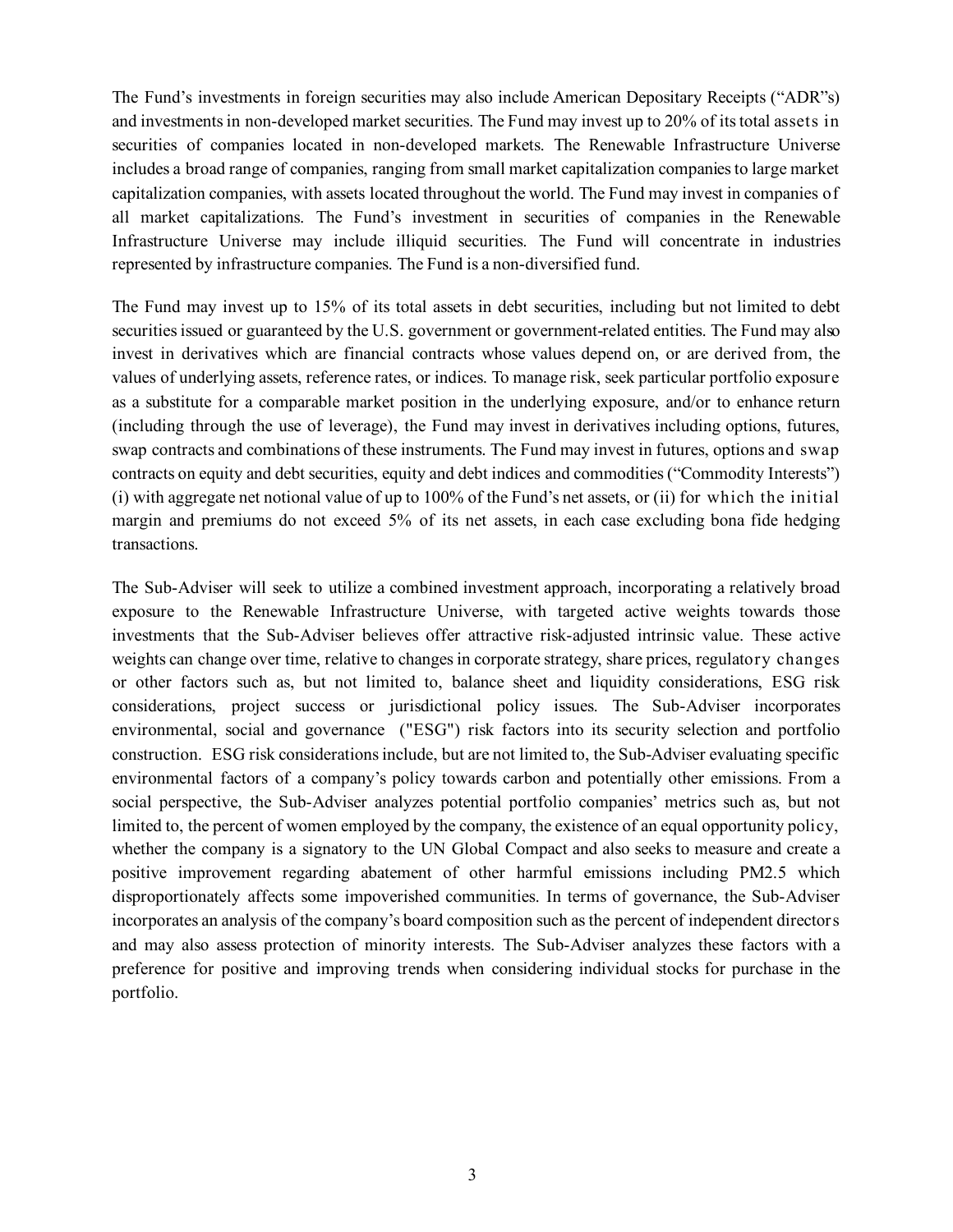## **Principal Investment Risks**

As with any mutual fund, there are risks to investing. An investment in the Fund is not a deposit of a bank and is not insured or guaranteed by the Federal Deposit Insurance Corporation ("FDIC") or any other governmental agency. Remember, in addition to possibly not achieving your investment goals, **you could lose all or a portion of your investment in the Fund over short or even long periods of time.** The principal risks of investing in the Fund are:

*General Market Risk.* The Fund is subject to all of the business risks and uncertainties associated with any mutual fund, including the risk that it will not achieve its investment objective and that the value of an investment in its securities could decline substantially and cause you to lose some or all of your investment. The Fund's net asset value ("NAV") and investment return will fluctuate based upon changes in the value of its portfolio securities. Certain securities in the Fund's portfolio may be worth less than the price originally paid for them, or less than they were worth at an earlier time.

*Renewable Energy Company Risk.* Because the Fund invests in renewable energy companies, the value of Fund shares may be affected by events that adversely affect that industry, such as technology shifts, short product lifecycles, falling prices and profits, competition and general economic conditions, and may fluctuate more than that of a fund that does not concentrate in sustainable energy solutions companies.

*Adviser and Sub-Adviser Risk.* The Fund may not meet its investment objective or may underperform the market or other mutual funds with similar strategies if the Adviser and Sub-Adviser cannot successfully implement the Fund's investment strategies.

*Concentration Risk.* The Fund's strategy of focusing its investments in Renewable Infrastructure companies means that the performance of the Fund will be closely tied to the performance of the renewable electricity and utility infrastructure industry. The Fund's focus in this industry presents more risk than if it were broadly diversified over numerous industries and sectors of the economy. An inherent risk associated with any investment focus is that the Fund may be adversely affected if one or two of its investments perform poorly.

*Energy Infrastructure Industry Risk.* Companies in the energy infrastructure industry are subject to many risks that can negatively impact the revenues and viability of companies in this industry, including, but not limited to risks associated with companies owning power infrastructure, propane assets, as well as capital markets, terrorism, natural disasters, climate change, operating, regulatory, environmental, supply and demand, and price volatility risks.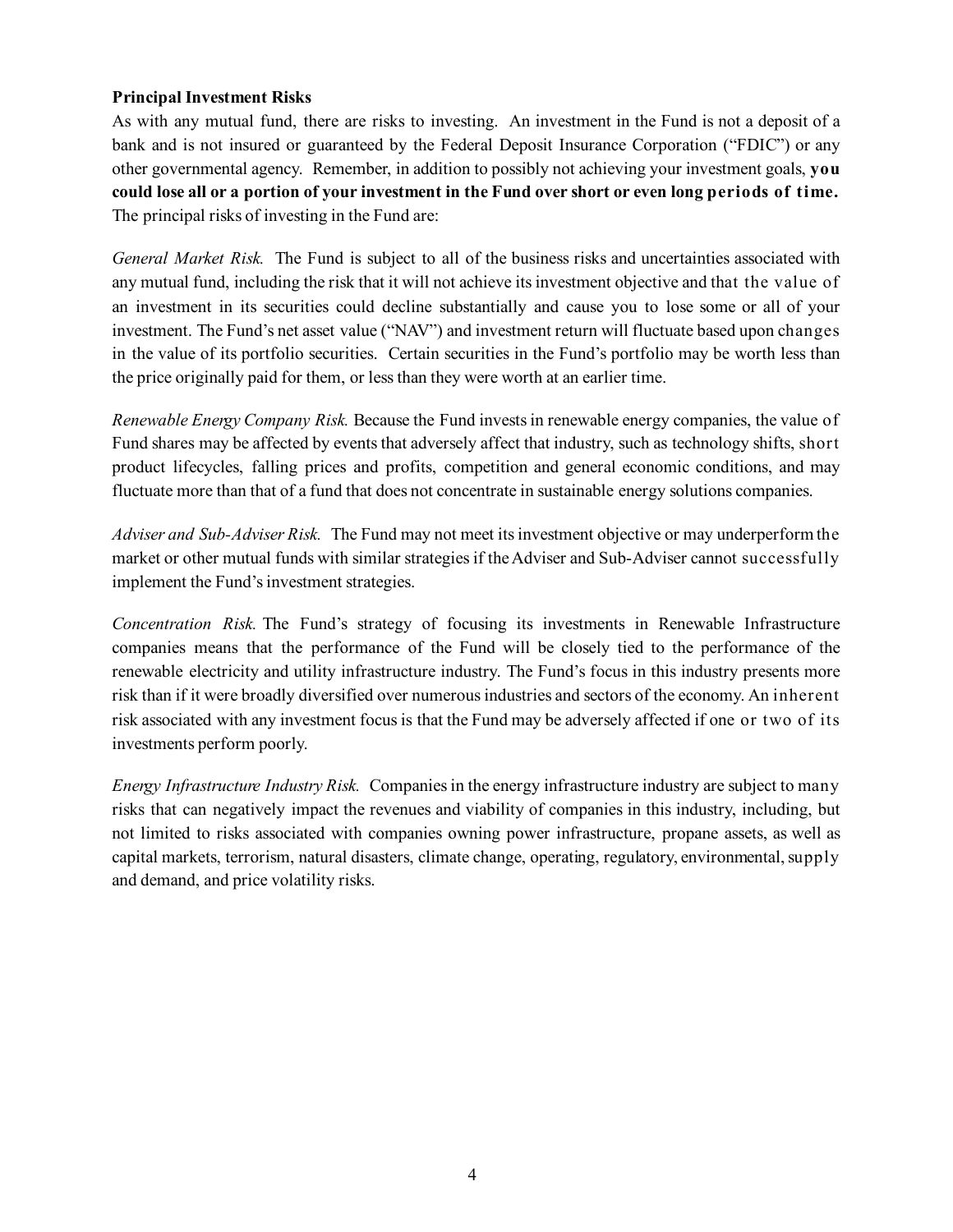*Renewable Energy Infrastructure Industry Risk.* Companies in the renewable energy infrastructure industry are subject to many business, economic, environmental, and regulatory risks that can adversely affect the costs, revenues, profits, and viability of companies in the industry. These risks include, but are not limited to, the following: volatility in competing commodity prices and changes in supply and demand, which may affect the volume of energy commodities transported, processed, stored and or distributed; specific risks associated with companies owning and/or operating renewable energy or utility transmission systems; operating risks including outages, structural and maintenance, impairment and safety problems; changes in the regulatory environment at federal, state and local levels, and in foreign markets; environmental regulation and liability risk; terrorism risk; extreme weather and other natural disasters; and capital markets risk, resulting in a higher capital costs or impacting growth and access to capital.

*New Technology Risk.* New technologies used in renewable energy have a shorter commercial experience vs traditional energy production technologies. Also, advancements in renewable energy may create disruptive competitive threats to both incumbent technologies, such as centralized electric transmission and distribution networks; in progressively more efficient or lower cost versions of existing renewable technology, or possibly advancements or innovations in competing renewable technology.

*ESG Risk.* Applying ESG criteria to the investment process may exclude securities of certain issuers for non-investment reasons and therefore the Fund may forgo some market opportunities available to funds that do not use ESG criteria.

*Non-Diversified Fund Risk.* Because the Fund is "non-diversified" and may invest a greater percentage of its assets in the securities of a single issuer, a decline in the value of an investment in a single issuer could cause the Fund's overall value to decline to a greater degree than if the Fund held a more diversified portfolio.

*Equity Securities Risk.* Equity securities are susceptible to general stock market fluctuations and to volatile increases and decreases in value. The equity securities held by the Fund may experience sudden, unpredictable drops in value or long periods of decline in value. This may occur because of factors that affect securities markets generally or factors affecting specific industries, sectors, geographic markets, the equity securities of energy infrastructure companies in particular, or a particular company in which the Fund invests.

*Foreign Securities Risk.* Investments in securities of foreign companies involve risks not ordinarily associated with investments in securities and instruments of U.S. issuers, including risks relating to political, social and economic developments abroad, differences between U.S. and foreign regulatory and accounting requirements, tax risks, and market practices, as well as fluctuations in foreign currencies.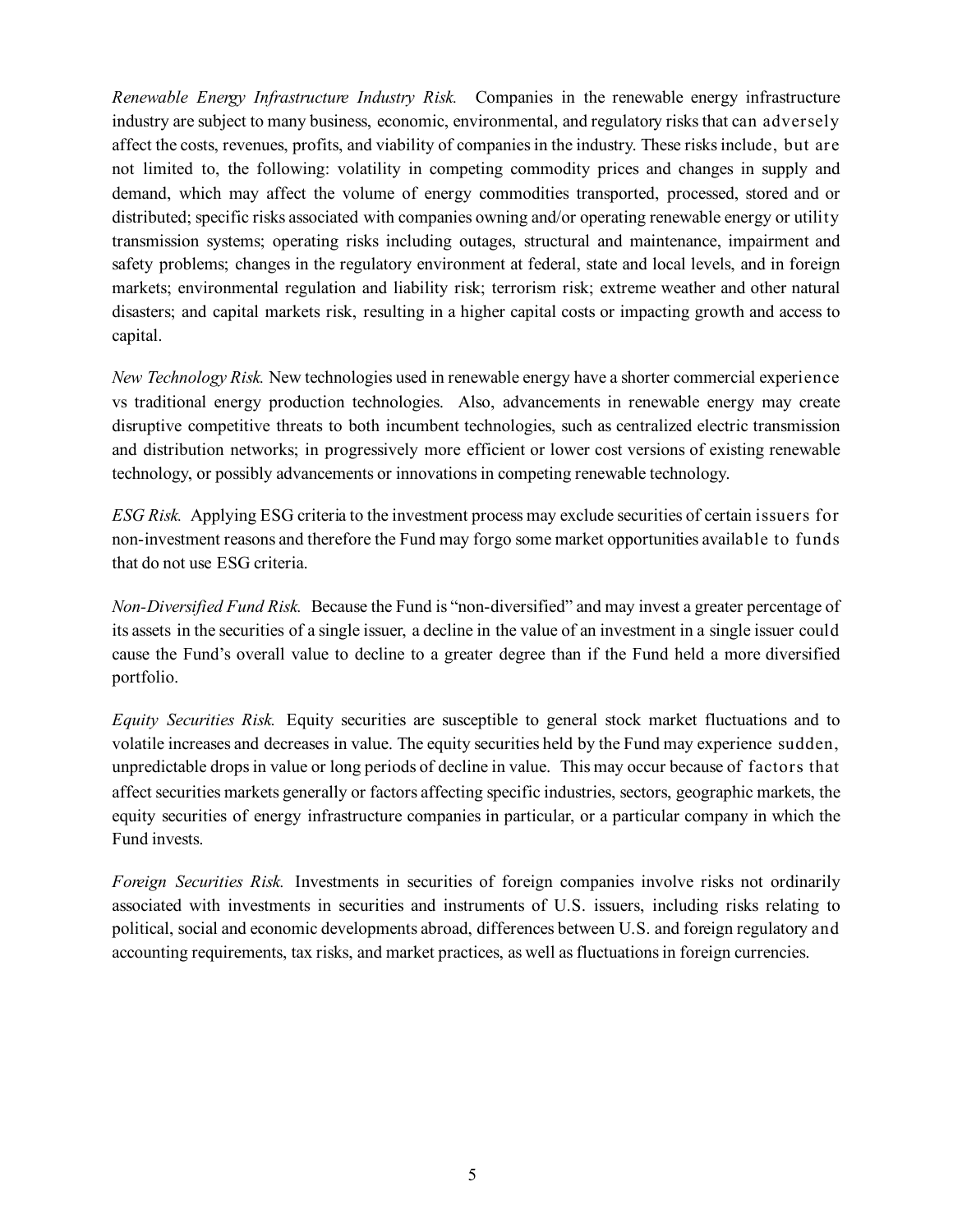*ADR Risk.* ADRs are generally subject to the same risks as the foreign securities because their values depend on the performance of the underlying foreign securities. ADRs may be purchased through "sponsored" or "unsponsored" facilities. A sponsored facility is established jointly by the issuer of the underlying security and a depositary, whereas a depositary may establish an unsponsored facility without participation by the issuer of the depositary security. Holders of unsponsored ADRs generally bear all the costs of such depositary receipts, and the issuers of unsponsored ADRs frequently are under no obligation to distribute shareholder communications received from the company that issues the underlying foreign securities or to pass through voting rights to the holders of the ADRs. As a result, there may not be a correlation between such information and the market values of unsponsored ADRs.

*Non-Developed Markets Risk.* Non-developed market countries are in the initial stages of industrialization and generally have low per capita income. In addition to the risks of foreign investing generally, investments in emerging market countries have additional and heightened risks due to less stable legal, political, and business frameworks to support securities markets. These risks include smaller securities markets with low or nonexistent trading volume and greater illiquidity and price volatility; more restrictive national policies on foreign investment; less transparent and established taxation policies; higher rates and volatility of inflation; increased volatility in currency exchange rates; and more delays in settling portfolio transactions. Because of these risk factors, the Fund's investments in non-developed market countries are subject to greater price volatility and illiquidity than investments in developed foreign markets.

*Large Cap Company Risk.* The Fund's investments in larger, more established companies are subject to the risk that larger companies are sometimes unable to attain the high growth rates of successful, smaller companies, especially during extended periods of economic expansion. Larger, more established companies may be unable to respond quickly to new competitive challenges such as changes in consumer tastes or innovative smaller competitors potentially resulting in lower markets for their common stock.

*Mid Cap and Small Cap Companies Risk.* The mid cap and small cap companies may not have the management experience, financial resources, product or business diversification and competitive strengths of large cap companies. Therefore, these securities may have more price volatility and be less liquid than the securities of larger, more established companies.

*Debt Securities Risks.* Investments in fixed income securities will be subject to credit risk, interest rate risk and prepayment risk. Credit risk is the risk that an issuer will default or fail to pay principal and interest when due. Interest rate risk is the risk that the value of fixed income securities fluctuates with changes in interest rates (e.g. increases in interest rates result in a decrease in value of fixed income securities). The Fund will be exposed to heightened interest rate risk as interest rates rise from historically low levels. Pre-payment risk is the risk that the principal on fixed income securities will be paid off prior to maturity causing the Fund to invest in fixed income securities with lower interest rates. Duration risk is the risk that holding long duration and long maturity investments will magnify certain other risks, including interest rate risk and credit risk.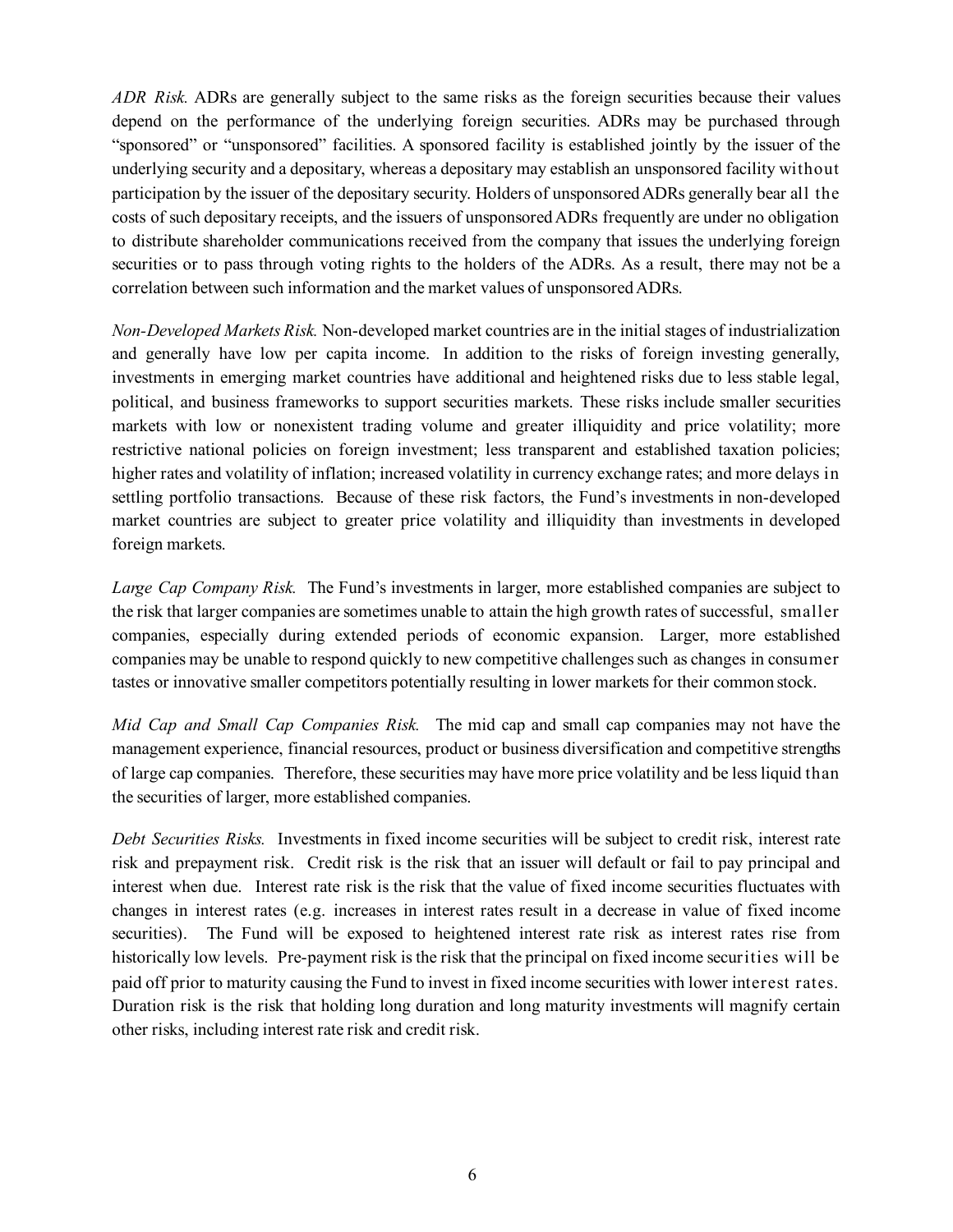*Government-Sponsored Entities Risk.* The Fund may invest in securities issued or guaranteed by government-sponsored entities. However, these securities may not be guaranteed or insured by the U.S. government and may only be supported by the credit of the issuing agency.

*REIT Risk.* The real estate industry has been subject to substantial fluctuations and declines on a local, regional and national basis in the past and may continue to be in the future. The value REITs fluctuates as real estate values change. Real estate values and incomes from real estate may decline due to economic downturns, changes in real estate market conditions, zoning laws and regulations, and increases in property taxes, operating expenses and interest rates.

*Investment Company and RIC Compliance Risk.* The Fund may be subject to increased expenses and reduced performance as a result of its investments in other investment companies. When investing in other investment companies, the Fund bears its pro rata share of the other investment company's fees and expenses including the duplication of advisory and other fees and expenses. If for any taxable year the Fund fails to qualify as a RIC, the Fund's taxable income will be subject to federal income tax at regular corporate rates. The resulting increase to the Fund's expenses will reduce its performance and its income available for distribution to shareholders.

*Rights and Warrants Risk.* The price, performance and liquidity of warrants and rights to purchase equity securities are typically linked to the underlying stock. These instruments have many characteristics of convertible securities and, similarly, will react to variations in the general market for equity securities. Rights are similar to warrants, but normally have a short duration and are distributed directly by the issuer to its shareholders. Rights and warrants have no voting rights, receive no dividends and have no rights with respect to the assets of the issuer.

*Cybersecurity Risk.* Investment advisers, including the Adviser, must rely in part on digital and network technologies (collectively "cyber networks") to conduct their businesses. Such cyber networks might in some circumstances be at risk of cyber attacks that could potentially seek unauthorized access to digital systems for purposes such as misappropriating sensitive information, corrupting data, or causing operational disruption.

*Illiquid Investments Risk.* The Fund may be exposed to liquidity risk when trading volume, lack of a market maker, or legal restrictions impair the Fund's ability to sell particular securities or close call option positions at an advantageous price or in a timely manner. Illiquid investments may include restricted securities that cannot be sold immediately because of statutory and contractual restrictions on resale.

*Convertible Securities Risk.* Convertible securities are hybrid securities that have characteristics of both bonds and common stocks and are therefore subject to both debt security risks and equity risk. Convertible securities are subject to equity risk especially when their conversion value is greater than the interest and principal value of the bond. The prices of equity securities may rise or fall because of economic or political changes and may decline over short or extended periods of time.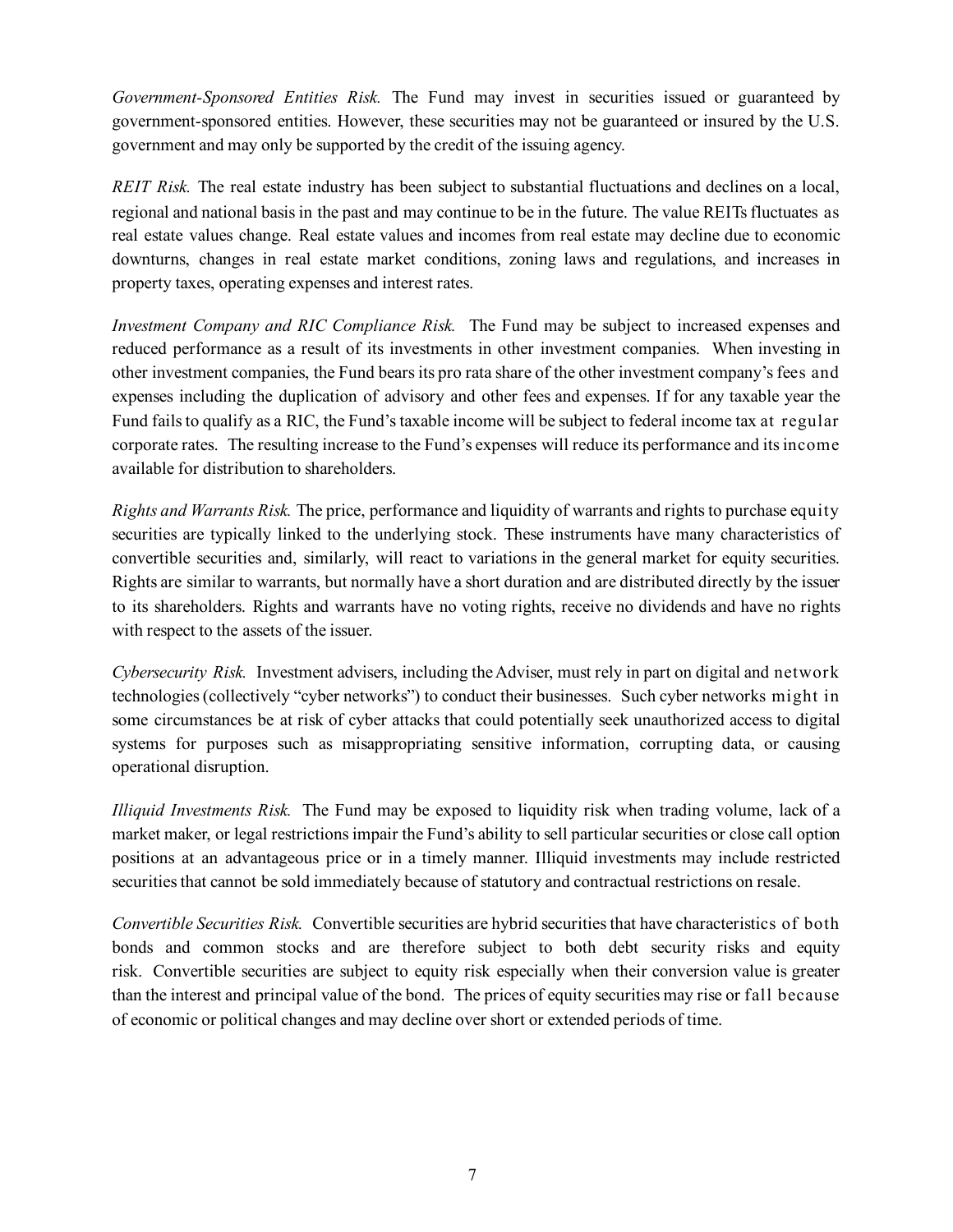*Preferred Stock Risk.* A preferred stock is a blend of the characteristics of a bond and common stock. It may offer a higher yield than common stock and has priority over common stock in equity ownership, but it does not have the seniority of a bond and, unlike common stock, its participation in the issuer's growth may be limited. Although the dividend on a preferred stock may be set at a fixed annual rate, in some circumstances it may be changed or passed by the issuer. Preferred stock generally does not confer voting rights.

*Tax Risk.* The Fund has elected to be, and intends to qualify each year for treatment as, a "regulated investment company" under the U.S. Internal Revenue Code of 1986, as amended (the "Code"). To maintain qualification for federal income tax purposes as a regulated investment company under the Code, the Fund must meet certain source-of-income, asset diversification and annual distribution requirements, as discussed in detail below under "Federal Income Tax Consequences."

Depreciation or other cost recovery deductions passed through to the Fund from investments in MLPs in a given year will generally reduce the Fund's taxable income, but those deductions may be recaptured in the Fund's income in one or more subsequent years. When recognized and distributed, recapture income will generally be taxable to shareholders at the time of the distribution at ordinary income tax rates, even though those shareholders might not have held shares in the Fund at the time the deductions were taken by the Fund, and even though those shareholders will not have corresponding economic gain on their shares at the time of the recapture. In order to distribute recapture income or to fund redemption requests, the Fund may need to liquidate investments, which may lead to additional recapture income.

*Epidemic Risk.* Widespread disease, including pandemics and epidemics have been and can be highly disruptive to economies and markets, adversely impacting individual companies, sectors, industries, markets, currencies, interest and inflation rates, credit ratings, investor sentiment, and other factors affecting the value of the Fund's investments. Given the increasing interdependence among global economies and markets, conditions in one country, market, or region are increasingly likely to adversely affect markets, issuers, and/or foreign exchange rates in other countries, including the U.S. These disruptions could prevent the Fund from executing advantageous investment decisions in a timely manner and negatively impact the Fund's ability to achieve its investment objectives. Any such event(s) could have a significant adverse impact on the value and risk profile of the Fund.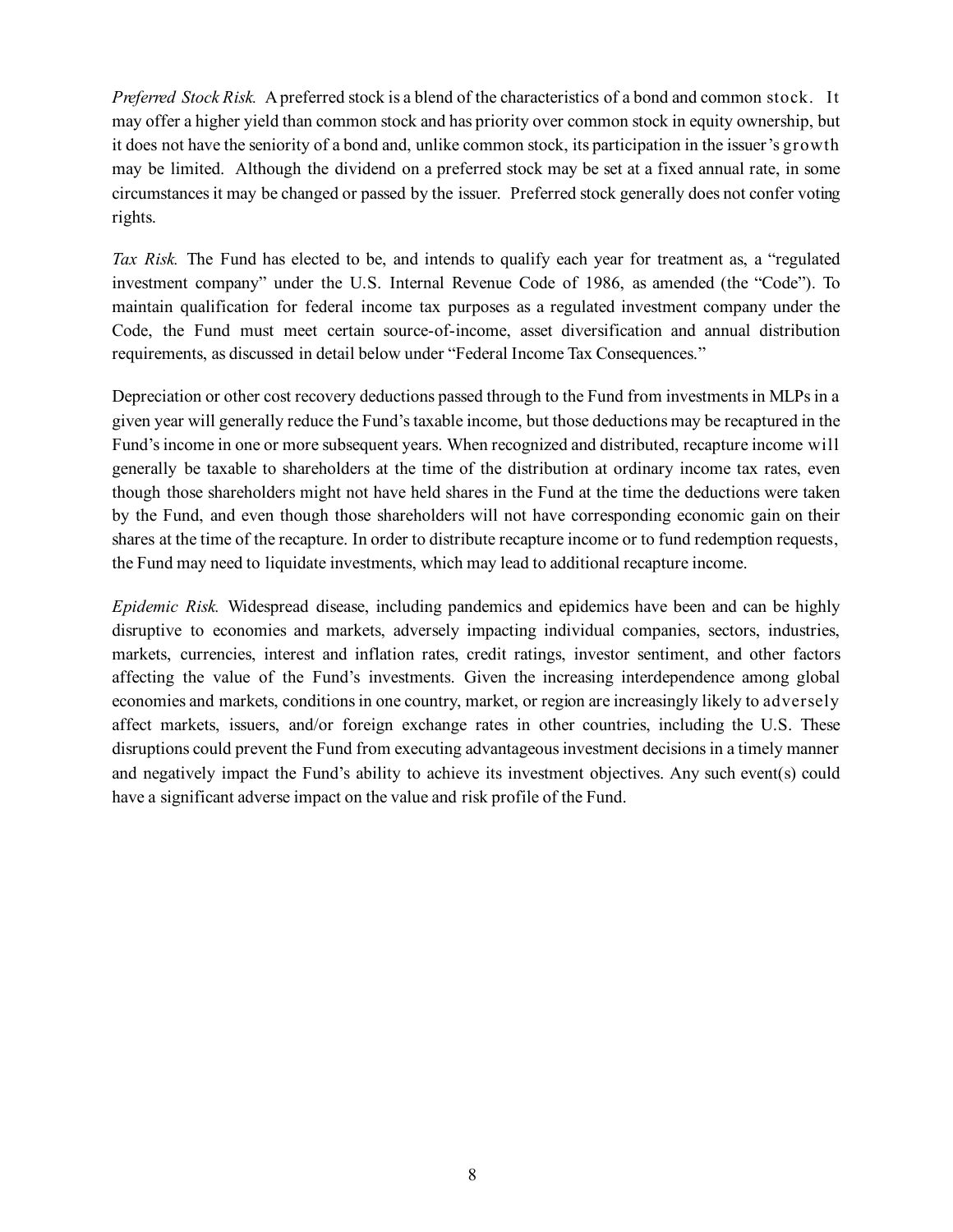*Derivatives Risk.* Derivatives include instruments and contracts that are based on and valued in relation to one or more underlying securities, financial benchmarks, indices, or other reference obligations or measures of value. The use of derivatives could increase or decrease the Fund's exposure to the risks of the underlying instrument. Using derivatives can have a leveraging effect and increase fund volatility. A small investment in derivatives could have a potentially large impact on the Fund's performance. Derivatives transactions can be highly illiquid and difficult to unwind or value, and changes in the value of a derivative held by the Fund may not correlate with the value of the underlying instrument or the Fund's other investments. Many of the risks applicable to trading the instruments underlying derivatives are also applicable to derivatives trading. However, additional risks are associated with derivatives trading that are possibly greater than the risks associated with investing directly in the underlying instruments. These additional risks include, but are not limited to, illiquidity risk and counterparty credit risk. For derivatives that are required to be cleared by a regulated clearinghouse, other risks may arise from the Fund's relationship with a brokerage firm through which it submits derivatives trades for clearing, including in some cases from other clearing customers of the brokerage firm. The Fund would also be exposed to counterparty risk with respect to the clearinghouse. Financial reform laws have changed many aspects of financial regulation applicable to derivatives. Once implemented, new regulations, including margin, clearing, and trade execution requirements, may make derivatives more costly, may limit their availability, may present different risks or may otherwise adversely affect the value or performance of these instruments. The extent and impact of these regulations are not yet fully known and may not be known for some time.

#### **Who Should Invest**

Before investing in the Fund, investors should consider their investment goals, time horizons and risk tolerance. The Fund may be an appropriate investment for investors who are seeking:

- *•* An investment vehicle for accessing a portfolio of growth and income related to renewable infrastructure and related services;
- *•* A traditional flow-through mutual fund structure with daily liquidity at NAV;
- *•* Simplified tax reporting through a Form 1099;
- *•* A portfolio offering a diversified geographic exposure to companies that possess a variety of project asset locations, including investing in currencies other than USD, typically on an unhedged basis;
- A fund offering the potential for total return through capital appreciation and current income;
- *•* A fund that may be suitable for retirement and other tax exempt accounts;
- *•* Potential diversification of their overall investment portfolio; and
- Professional securities selection and active management by an experienced adviser.

The Fund is designed for long-term investors and is not designed for investors who are seeking short-term gains. The Fund will take reasonable steps to identify and reject orders from market timers. See "Shareholder Information – Buying Shares" and "– Redeeming Shares" of the Fund's Statutory Prospectus.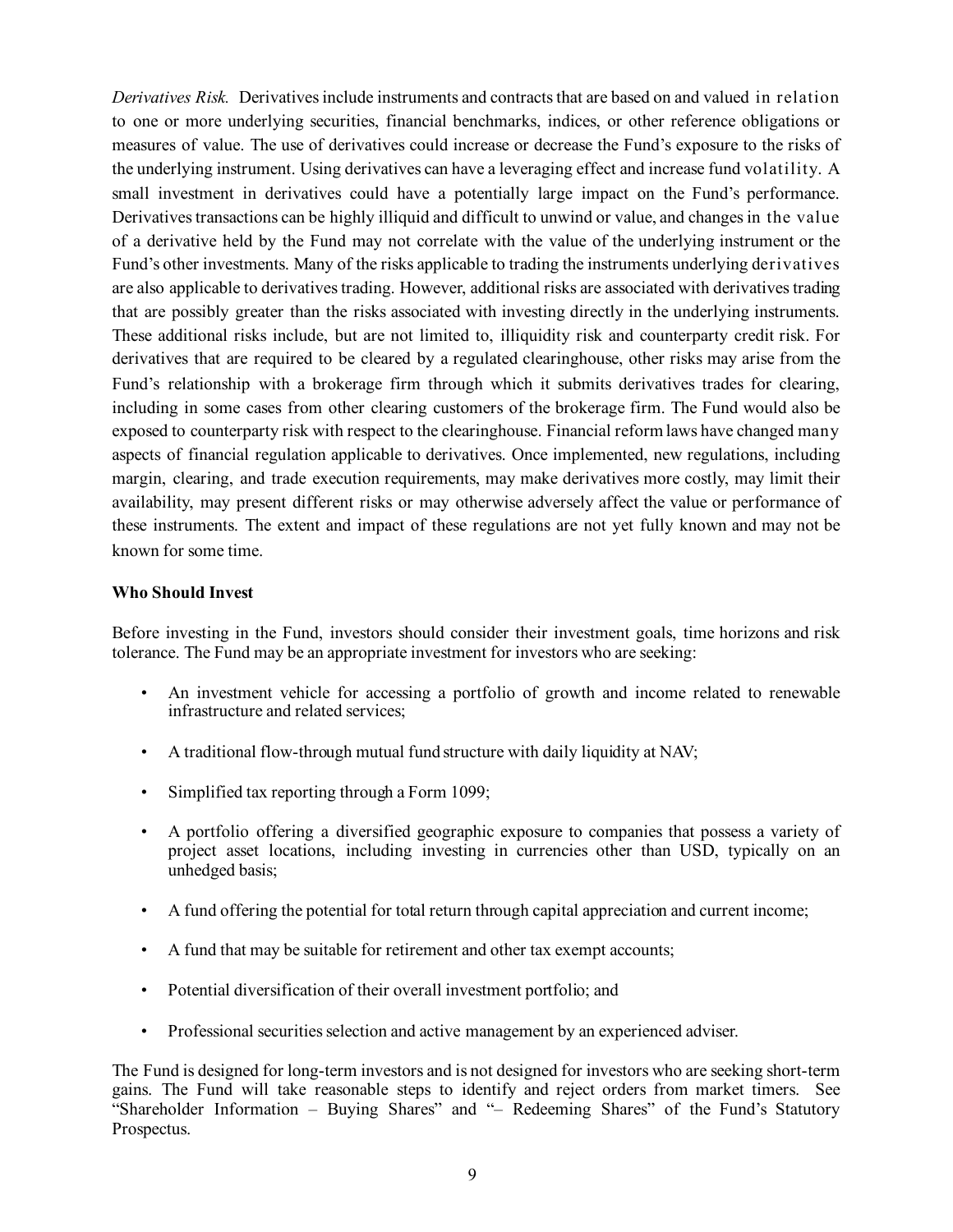#### **Performance**

Prior performance shown below for the period prior to the Fund's reorganization as a mutual fund is for the Ecofin Global Renewables Infrastructure Fund Limited, established in November 2015 (which later changed its name to the Tortoise Global Renewables Infrastructure Fund Limited in May 2019), (the "Predecessor Fund"), an unregistered Cayman Islands limited liability company. The Predecessor Fund was reorganized into the Fund by transferring substantially all of the Predecessor Fund's assets to the Fund in exchange for Institutional Class shares of the Fund on August 7, 2020, the date that the Fund commenced operations (the "Reorganization"). The Predecessor Fund was managed in the same style as the Fund. The Sub-Adviser served as the investment adviser to the Predecessor Fund for the entire performance period shown for the Predecessor Fund and is responsible for the portfolio management and trading for the Fund. Each of the Fund's portfolio managers was a portfolio manager of the Predecessor Fund at the time of the Reorganization. The Fund's investment objective, policies, guidelines and restrictions are, in all material respects, the same as those of the Predecessor Fund.

The following information shows the returns of the Early Investor Shares of the Predecessor Fund since its inception in November 2015 until the Reorganization, after which the performance is that of the Fund. The Early Investor Shares are similar to the Fund's Institutional class but, at a point in time, were subject to performance and other fees. The expenses of the Predecessor Fund's Early Investor Shares were greater than the expenses of the Fund's Institutional Class shares. From its inception through the date of the Reorganization, the Predecessor Fund was not subject to certain investment restrictions, diversification requirements and other restrictions of the Investment Company Act of 1940, as amended (the "1940 Act"), or Subchapter M of the Internal Revenue Code of 1986, as amended (the "Code"), which, if they had been applicable, might have adversely affected the Predecessor Fund's performance. The Predecessor Fund's performance was calculated using a methodology of time-weighted total returns from official net asset values. Since the Reorganization, the Fund's performance has been calculated using the standard formula set forth in rules promulgated by the SEC, which differs in certain respects from the methods used to compute total return for the Predecessor Fund.

The information below provides some indications of the risks of investing in the Fund. The bar chart shows how the performance for the Predecessor Fund, and following the Reorganization the performance of the Fund's Institutional Class shares, varied from year to year. The Fund returns shown in the performance table reflect the maximum sales charge of 5.50% for the Fund's A Class. The Predecessor Fund's past performance shown below is not necessarily an indication of how the Fund will perform in the future. Past performance (before and after taxes) will not necessarily continue in the future. Updated performance information is available at www.tortoiseecofin.com or by calling 855-TCA-FUND (855-822- 3863).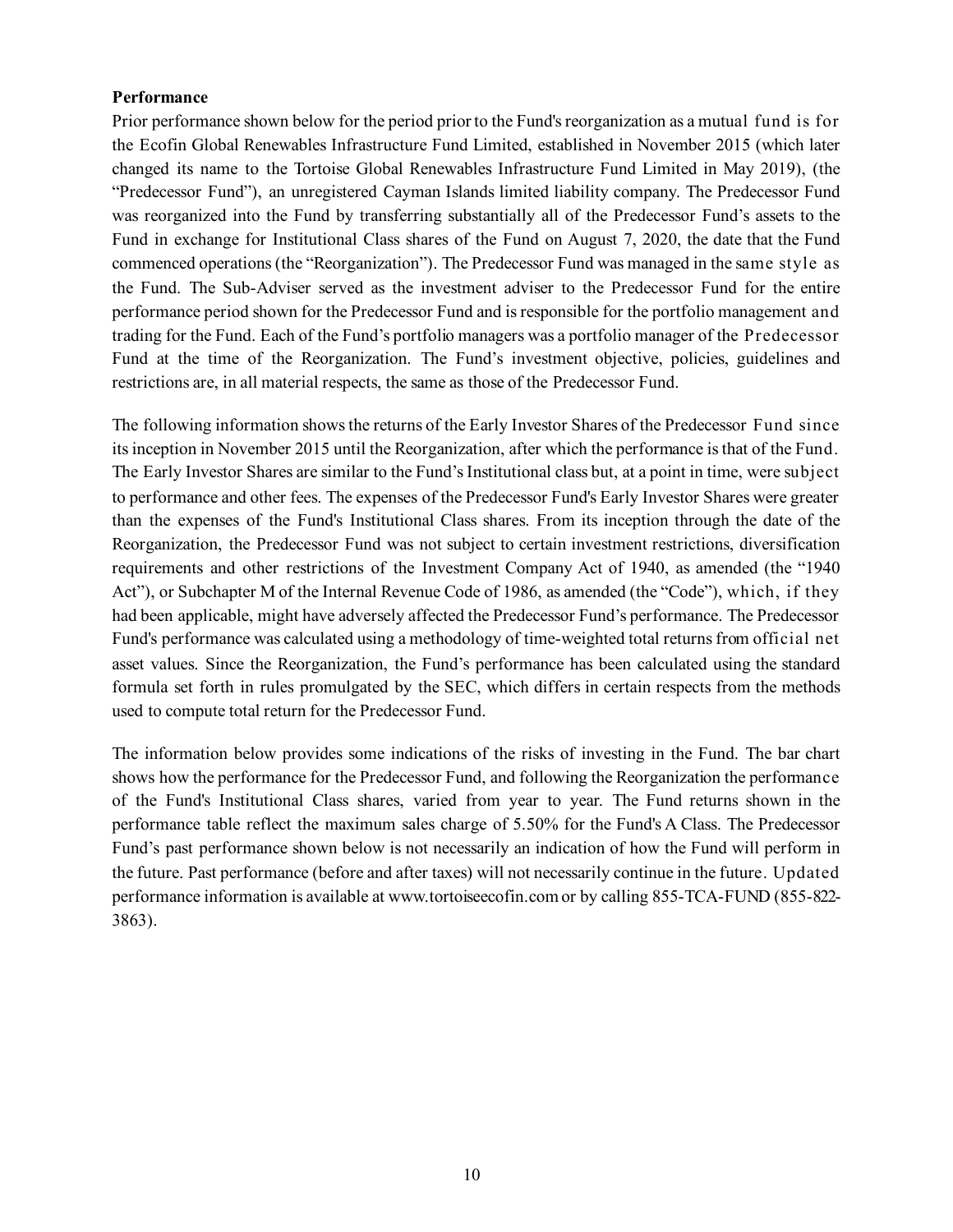#### **Calendar Year Total Returns as of December 31**



Best Quarter Worst Quarter Q4 2020 27.10% Q1 2020 -11.67%

#### **Average Annual Total Returns for the periods ended December 31, 2021**

|                                                                                                         | <b>One Year</b> | <b>Five Year</b> | <b>Since Inception</b><br>(November 2, 2015) <sup>(1)</sup> |
|---------------------------------------------------------------------------------------------------------|-----------------|------------------|-------------------------------------------------------------|
| Institutional Class                                                                                     |                 |                  |                                                             |
| Return Before Taxes                                                                                     | $3.59\%$        | $18.04\%$        | 15.14%                                                      |
| Return After Taxes on Distributions                                                                     | $2.51\%$        | 17.69%           | 14.86%                                                      |
| Return After Taxes on Distributions and Sale of<br><b>Fund Shares</b>                                   | 2.80%           | 14.64%           | 12.36%                                                      |
| A Class Shares                                                                                          |                 |                  |                                                             |
| Returns Before Taxes                                                                                    | $-2.35%$        | 16.45%           | 13.82%                                                      |
| S&P Global Infrastructure Net Total Return Index <sup>(2)</sup>                                         | 11.04%          | 6.86%            | $6.21\%$                                                    |
| S&P Global Infrastructure Total Return Index (reflects no<br>deduction for fees, expenses, or taxes)(2) | 11.87%          | 7.79%            | 7.15%                                                       |

(1) Prior to the launch of the Fund, the Predecessor Fund calculated its official NAV weekly. The net return of the Pred eces s o r Fund was adjusted to a calendar quarter end in the presentation above using the nearest weekly official valuation po in t an d the returns and expense accruals were adjusted accordingly.

(2) The S&P Global Infrastructure Indices' returns vary based on the treatment of regular cash dividends. The S&P Global Infrastructure Net Total Return Index reflects a reinvestment of regular cash dividends at the close on the ex-date after the deduction of applicable withholding taxes, whereas the S&P Global Infrastructure Total Return Index reflects a reinvestment of regular cash dividends at the close on the ex-date without consideration for withholding taxes.